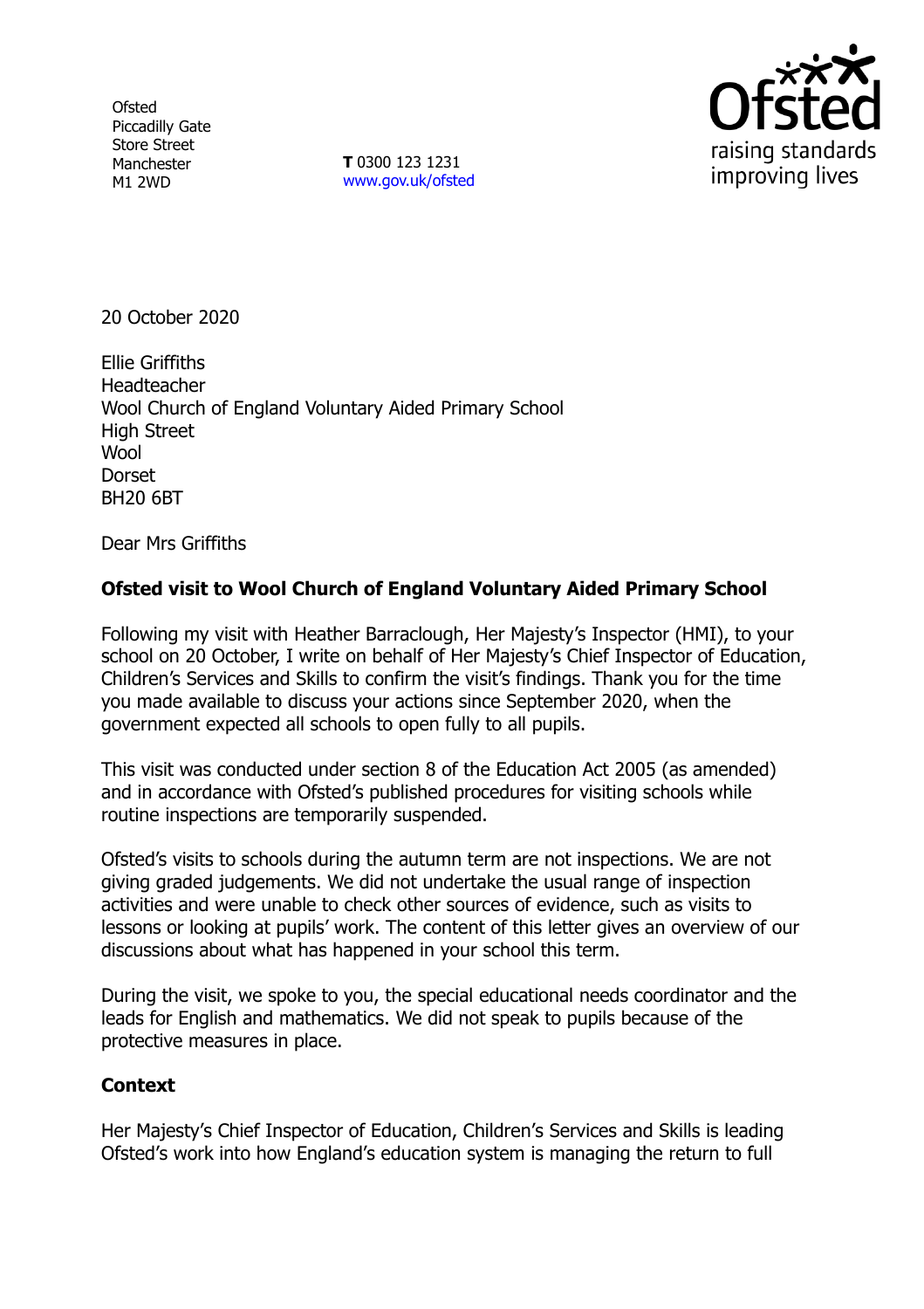

education for pupils following an extended break in formal schooling due to the COVID-19 (coronavirus) pandemic.

In undertaking this focused work, HMI are visiting a broad range of schools. HMI will visit a sample of:

- approximately 1,200 schools across all Ofsted grades (outstanding, good, requires improvement and inadequate)
- maintained schools, academies and free schools, special schools and centres of alternative provision, including those in cities, and coastal, town or rural communities.

The information from this visit will feed into Ofsted's national reporting so that the insights can be shared with the government and the education sector. We did not find any significant concerns during the visit. In such a case, an inspection report would be published on our website and available to parents and carers.

We did not consider your response to COVID-19 during the spring and summer terms 2020, when the school was not open to all pupils.

## **From this visit, inspectors noted that:**

- The school opened to all pupils on 7 September 2020. There are some pupils on part-time timetables.
- Attendance is above the normal attendance for this time of year. There were no 'bubbles' isolating at the time of the visit.
- You intend to offer the usual range of subjects by the summer of 2021. Currently, you are not offering swimming or the full curriculum in music.
- Leaders have checked pupils' new starting points in English and mathematics.
- Reading is a priority and you have extended the time given to the teaching of reading. In Years 3 and 4, the teaching of phonics is being revisited.
- You have identified gaps in pupils' writing. Pupils in Years 1 and 2 are relearning basic punctuation, such as capital letters and full stops. Older pupils, in Years 5 and 6, are revising how to write a range of sentences.
- $\blacksquare$  In mathematics, you are focusing on number work.
- Personal, social, health and economic education retains a high profile, alongside physical and religious education.
- Remote learning is at an early stage. You said that, when planned fully, it will align with the usual curriculum.

Thank you again for contributing to this important national work. The views and experiences you have shared will help to inform future policy.